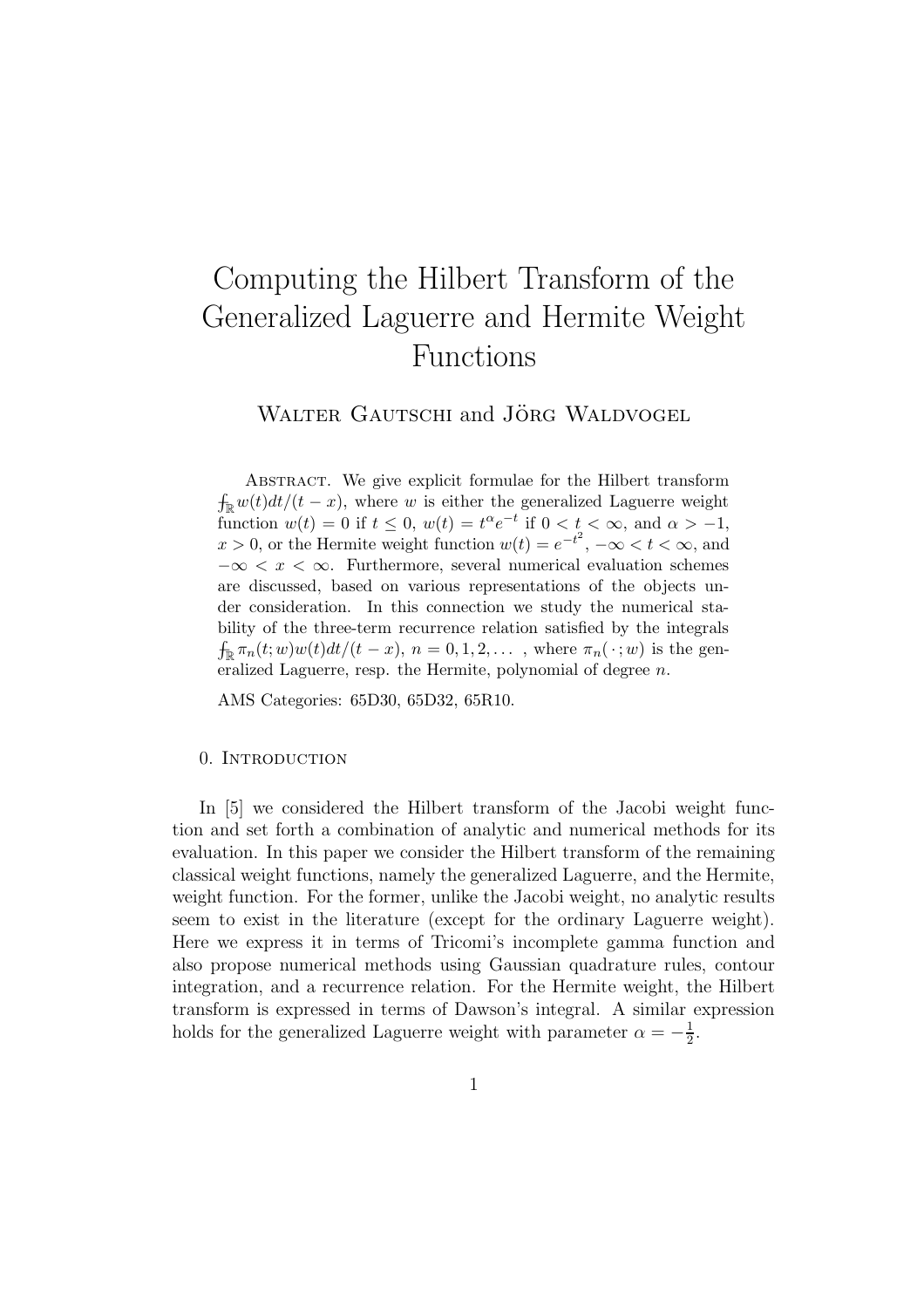#### 1. The Generalized Laguerre Weight

The problem we wish to consider is to evaluate

(1.1) 
$$
I_{\alpha}(x) = \int_0^{\infty} \frac{t^{\alpha} e^{-t}}{t - x} dt, \quad \alpha > -1, \quad x > 0,
$$

where the integral is taken in the sense of the Cauchy principal value. For  $\alpha = 0$ , the result is expressible in terms of an exponential integral (cf. [1, Ch.5]),

(1.2) 
$$
I_0(x) = -e^{-x} \int_{-\infty}^x \frac{e^t}{t} dt = -e^{-x} \operatorname{Ei}(x),
$$

and for general  $\alpha$ , as will be shown in §1.5, in terms of Tricomi's incomplete gamma function.

1.1. Recurrence relation. In principle it suffices to know  $I_{\alpha}(x)$  for  $0 < \alpha \leq$ 1, since there is a simple relationship between  $I_{\alpha}(x)$  and  $I_{\alpha-1}(x)$ . Indeed, from  $(1.1)$ , writing

$$
\frac{t^{\alpha}}{t-x} = \frac{t}{t-x} t^{\alpha-1} = \left(1 + \frac{x}{t-x}\right) t^{\alpha-1},
$$

one obtains the recurrence relation

(1.3) 
$$
I_{\alpha}(x) = \Gamma(\alpha) + xI_{\alpha-1}(x).
$$

If  $0 < \alpha \leq 1$  and the left side is known, we can solve for the last term on the right and obtain  $I_{\alpha-1}(x)$  for  $-1 < \alpha - 1 \leq 0$ . For  $\alpha = 1$ , we simply have  $I_1(x) = 1 + xI_0(x) = 1 - xe^{-x}$  Ei(x). To compute  $I_{\alpha+n}(x)$  for  $0 < \alpha \leq 1$  and  $n = 1, 2, \ldots$ , let

(1.4) 
$$
y_n = \frac{I_{\alpha+n}(x)}{\Gamma(\alpha+n)}, \quad n = 0, 1, 2, \dots, \quad 0 < \alpha \le 1.
$$

Then (1.3) yields the first-order inhomogeneous difference equation

(1.5) 
$$
y_n = 1 + \frac{x}{\alpha + n - 1} y_{n-1}, \quad n = 1, 2, 3, \dots,
$$

$$
y_0 = I_{\alpha}(x) / \Gamma(\alpha).
$$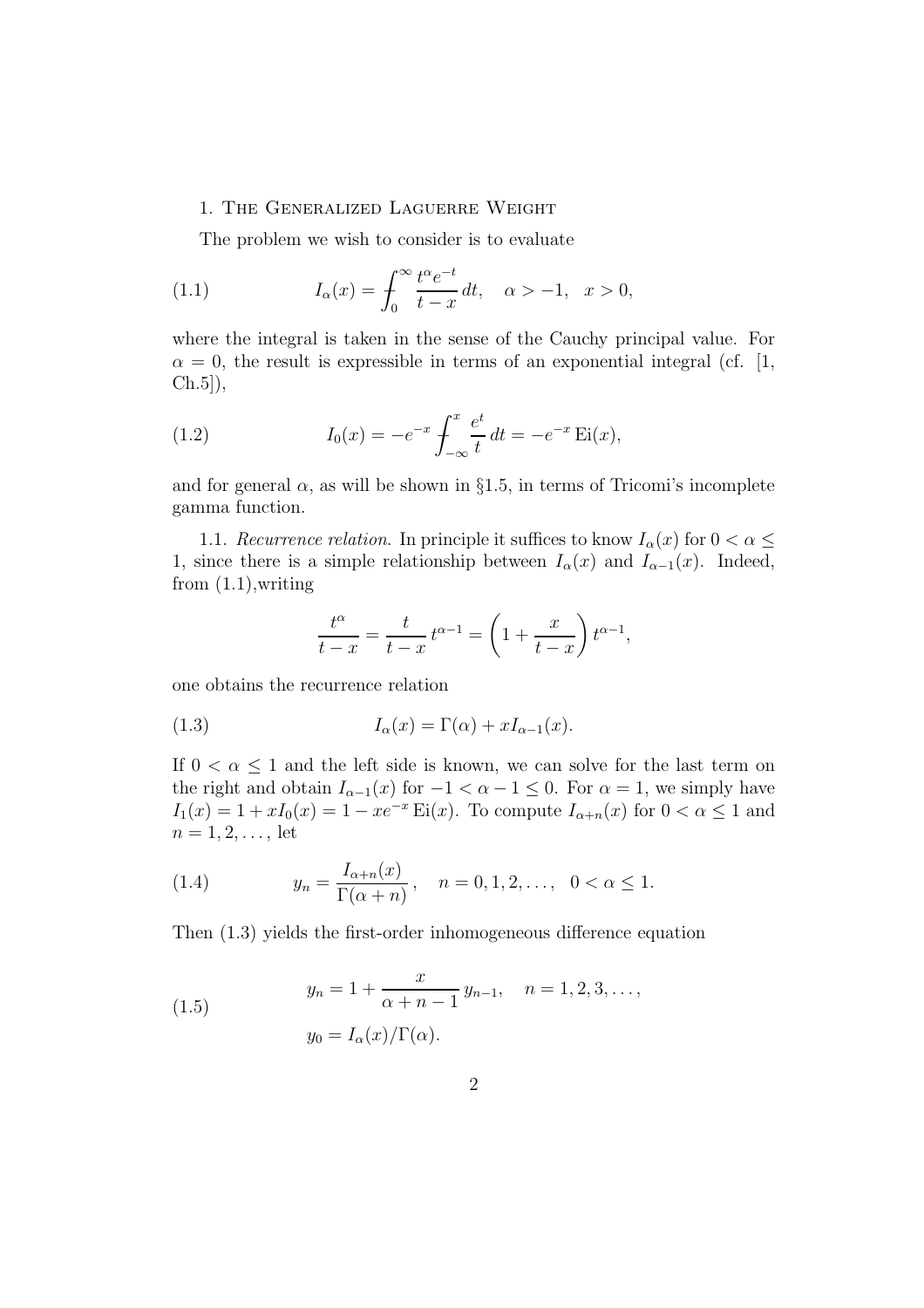

Figure 1: Amplification factors for the recursion (1.9)

This recursion is quite stable, as can be seen from the behavior of the "amplification factors"

(1.6) 
$$
\rho_n = \frac{y_0 h_n}{y_n}, \quad h_n = \frac{x^n \Gamma(\alpha)}{\Gamma(\alpha + n)}.
$$

See Fig. 1, where they are plotted on a logarithmic scale for  $\alpha = \frac{1}{2}$  $rac{1}{2}$  and  $x = .5, 1, 2, 5, 10$ . The value  $\alpha = \frac{1}{2}$  $\frac{1}{2}$  is representative for all other values of  $\alpha$ in the interval  $(0, 1]$ , even very small ones. The quantity  $h_n$  in  $(1.6)$  is the solution, with  $h_0 = 1$ , of the homogeneous recurrence relation associated with (1.5).

The significance of the  $\rho$ 's (cf., e.g., [7]) is that  $\rho_t/\rho_s$  measures the amplification (or damping, as it were) at  $n = t$  of a small relative error committed at  $n = s$ .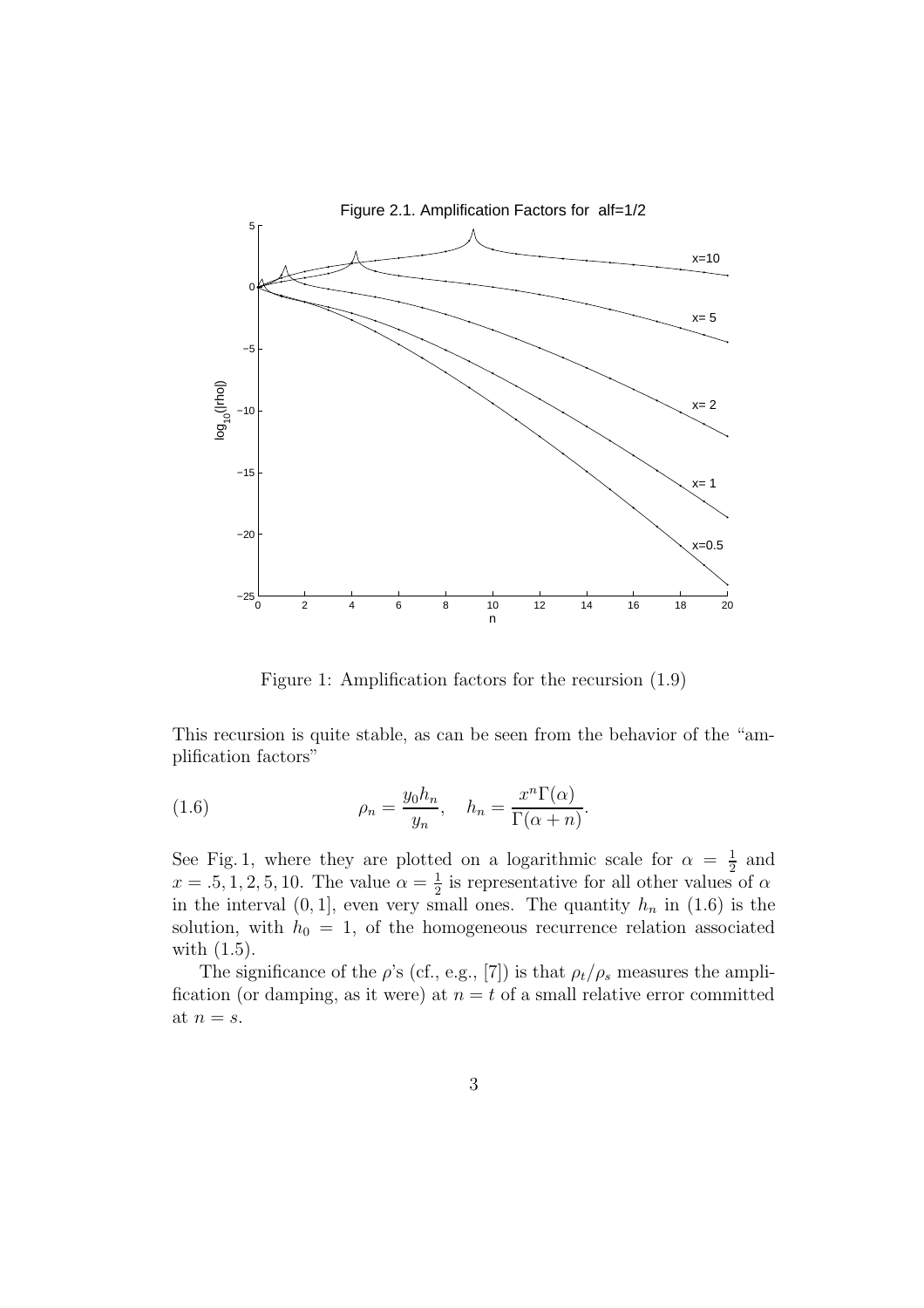1.2. Gaussian quadrature. We write

$$
I_{\alpha}(x) = \int_0^{\infty} \frac{t^{\alpha} - x^{\alpha}}{t - x} e^{-t} dt + x^{\alpha} \int_0^{\infty} \frac{e^{-t}}{t - x} dt,
$$

that is, in view of  $(1.2)$ ,

(1.7) 
$$
I_{\alpha}(x) = \int_0^{\infty} \frac{t^{\alpha} - x^{\alpha}}{t - x} e^{-t} dt - x^{\alpha} e^{-x} \operatorname{Ei}(x).
$$

Although the integral on the right is an ordinary integral, it requires some care to evaluate.

We first make the change of variables  $t = (1 + \tau)x$  and write

$$
\int_0^\infty \frac{t^\alpha - x^\alpha}{t - x} e^{-t} dt = x^\alpha e^{-x} \int_{-1}^\infty \frac{(1 + \tau)^\alpha - 1}{\tau} e^{-\tau x} d\tau.
$$

Splitting the integral on the right in two parts and changing variables in an obvious manner yields

$$
\int_0^\infty \frac{t^\alpha - x^\alpha}{t - x} e^{-t} dt = x^\alpha e^{-x} \left\{ \int_0^1 \frac{1 - (1 - t)^\alpha}{t} e^{tx} dt + \frac{1}{x} \int_0^\infty \frac{(1 + t/x)^\alpha - 1}{t/x} e^{-t} dt \right\}.
$$

It is convenient to introduce the function

(1.8) 
$$
h_{\alpha}(u) = \frac{(1+u)^{\alpha} - 1}{u}, \quad u > 0, \quad \alpha > -1,
$$

in terms of which

$$
\int_0^\infty \frac{t^\alpha - x^\alpha}{t - x} e^{-t} dt = x^\alpha e^{-x} \left\{ \int_0^1 h_\alpha(-t) e^{tx} dt + \frac{1}{x} \int_0^\infty h_\alpha(t/x) e^{-t} dt \right\}.
$$

For computational purposes, the first integral on the right is split into one from 0 to  $\frac{1}{2}$  and another from  $\frac{1}{2}$  to 1. This yields the final formula to be used as a basis of our computation,

(1.9) 
$$
I_{\alpha}(x) = x^{\alpha} e^{-x} \left\{ \int_0^{1/2} h_{\alpha}(-t) e^{tx} dt + \int_{1/2}^1 \frac{e^{tx}}{t} dt - \int_{1/2}^1 \frac{e^{tx}}{t} dt - \int_{1/2}^1 \frac{e^{tx}}{t} (1-t)^{\alpha} dt + \frac{1}{x} \int_0^{\infty} h_{\alpha}(t/x) e^{-t} dt - \text{Ei}(x) \right\}.
$$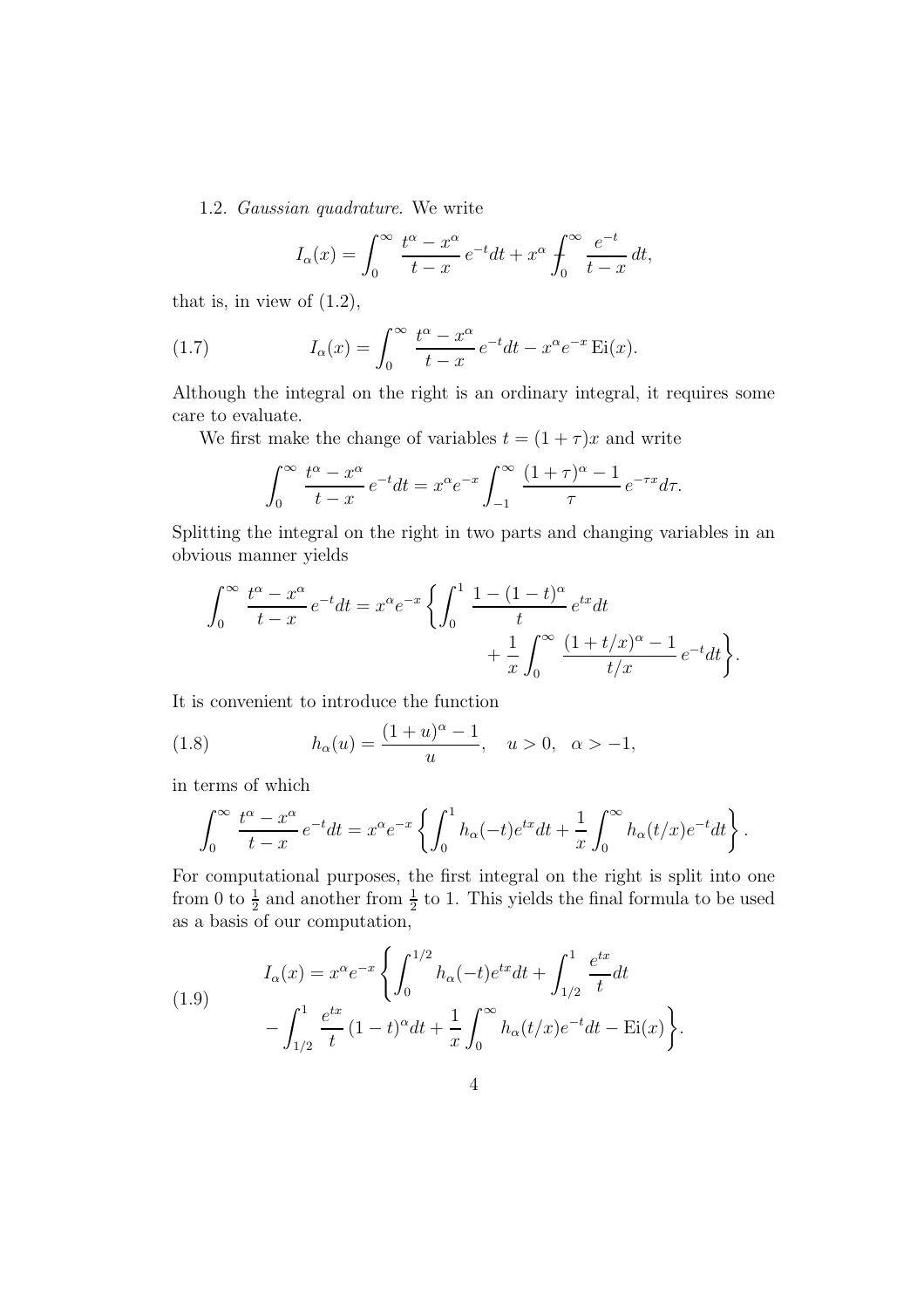The function  $h_{\alpha}(u)$  occurring in this formula is easily and accurately evaluated by Taylor expansion, when  $|u| \leq \frac{1}{2}$  $\frac{1}{2}$ ,

(1.10) 
$$
\frac{(1+u)^{\alpha}-1}{u} = \sum_{k=0}^{\infty} \binom{\alpha}{k+1} u^k,
$$

and directly otherwise. The first two integrals in (1.9) are now computed by Gauss-Legendre quadrature respectively on the interval  $[0, \frac{1}{2}]$  $\frac{1}{2}$  and  $\left[\frac{1}{2}\right]$  $\frac{1}{2}$ , 1], the third integral by Gauss-Jacobi quadrature on the interval  $\left[\frac{1}{2}\right]$  $\frac{1}{2}$ , 1 with Jacobi parameters  $\alpha$  and  $\beta = 0$ , and the fourth by Gauss-Laguerre quadrature. For the exponential integral  $Ei(x)$  rational approximations [2] and software [9] are available, but straightforward Taylor expansion of  $Ei(x) - \gamma - \ln x$  is also quite feasible and accurate, at least for  $x$  not excessively large, say less than 100.

If  $\alpha = -\frac{1}{2}$  $\frac{1}{2}$ , the integral in (1.1), by a change of variables  $t \mapsto t^2$ , becomes

$$
I_{-\frac{1}{2}}(x) = \int_{-\infty}^{\infty} \frac{e^{-t^2}}{t^2 - \xi^2} dt, \quad \xi = \sqrt{x}.
$$

Using here

$$
\frac{1}{t^2 - \xi^2} = \frac{1}{2\xi} \left( \frac{1}{t - \xi} - \frac{1}{t + \xi} \right),
$$

and changing the variable of integration from t to  $-t$  in the integral corresponding to the second term, yields

(1.11) 
$$
I_{-\frac{1}{2}}(x) = \frac{1}{\xi} \int_{-\infty}^{\infty} \frac{e^{-t^2}}{t - \xi} dt,
$$

where the integral on the right is the Hilbert transform  $I(\xi)$  of the Hermite weight (cf.  $(2.1)$  below). By virtue of  $(2.6)$ , we therefore get

(1.12) 
$$
I_{-\frac{1}{2}}(x) = -2\sqrt{\frac{\pi}{x}} F(\sqrt{x}),
$$

with  $F$  denoting Dawson's integral.

1.3. Numerical examples. The procedure based on (1.9) was programmed and run in IEEE double precision on a Sun SPARCstation 2. The various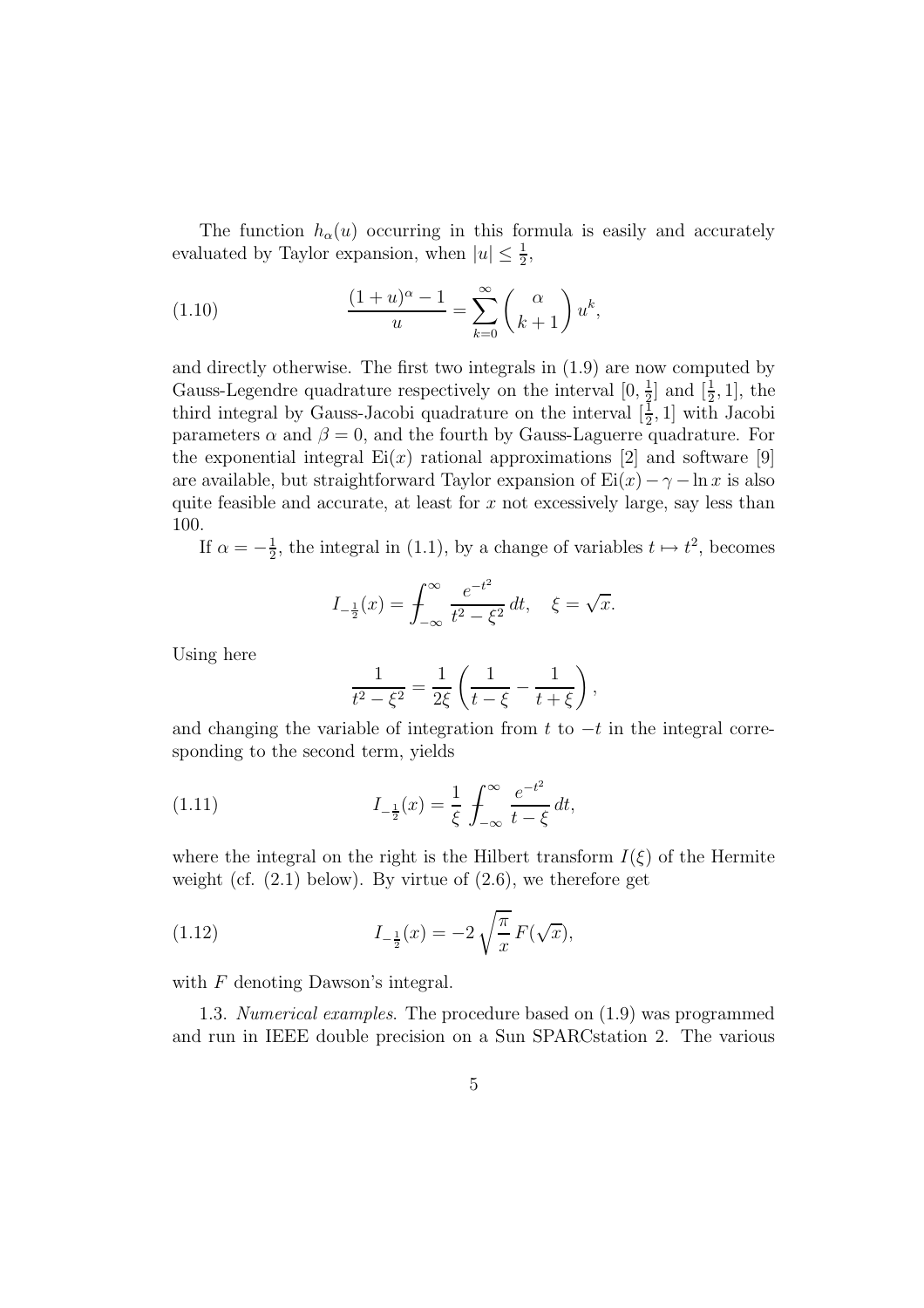Gaussian quadrature rules required were generated by the routines drecur and dgauss of [6]. In order to obtain an idea of how fast these quadrature rules converge, we printed for each quadrature the smallest value  $n^*$  of n for which the *n*-point and  $(n-1)$ -point rule agreed within a relative accuracy  $\varepsilon$ . For the first three integrals in (1.9) we chose  $\varepsilon = 10^2 \times eps$ , where eps is the machine (double) precision, and for the last integral (which has a tendency to converge more slowly) we chose  $\varepsilon = 10^3 \times$ eps. (In single precision, the

|       |       |                               | single |    |                |                |    | double |                |    |  |
|-------|-------|-------------------------------|--------|----|----------------|----------------|----|--------|----------------|----|--|
| x     | alpha | hilbert                       | n1     | n2 | n3             | n4             | n1 | n2     | n <sub>3</sub> | n4 |  |
| 0.50  | 0.10  | $-0.645766100214D-01$         | 5      | 6  | 6              | 21             | 10 | 11     | 11             | 92 |  |
| 0.50  | 0.30  | 0.256532993500D+00            | 5      | 6  | 5              | 20             | 10 | 11     | 11             | 87 |  |
| 0.50  | 0.50  | 0.487817480185D+00            | 5      | 6  | 6              | 18             | 9  | 11     | 11             | 82 |  |
| 0.50  | 0.70  | 0.662529121674D+00            | 4      | 6  | 6              | 17             | 9  | 11     | 11             | 76 |  |
| 0.50  | 0.90  | 0.801524138808D+00            | 4      | 6  | 5              | 13             | 9  | 11     | 11             | 67 |  |
|       |       |                               |        |    |                |                |    |        |                |    |  |
| 1.50  |       | $0.10 - 0.332759050435D+00$   | 6      | 6  | 5              | 11             | 10 | 10     | 10             | 38 |  |
| 1.50  |       | $0.30 -0.171460868311D+00$    | 5      | 6  | 5              | 10             | 10 | 10     | 10             | 36 |  |
| 1.50  |       | $0.50 - 0.216602175465D - 01$ | 5      | 6  | 5              | 10             | 10 | 10     | 10             | 34 |  |
| 1.50  | 0.70  | 0.127377364345D+00            | 5      | 6  | 5              | 9              | 9  | 10     | 10             | 32 |  |
| 1.50  | 0.90  | 0.283237714160D+00            | 4      | 6  | 5              | $\overline{7}$ | 9  | 10     | 10             | 28 |  |
|       |       |                               |        |    |                |                |    |        |                |    |  |
| 4.50  | 0.10  | $-0.805375913333D-02$         | 6      | 6  | 5              | $\overline{7}$ | 11 | 10     | 10             | 17 |  |
| 4.50  | 0.30  | 0.955567141732D-01            | 6      | 6  | 5              | $\overline{7}$ | 10 | 10     | 10             | 16 |  |
| 4.50  | 0.50  | 0.223371446826D+00            | 6      | 6  | 5              | 5              | 10 | 10     | 10             | 16 |  |
| 4.50  | 0.70  | 0.389899605377D+00            | 6      | 6  | 5              | 5              | 10 | 10     | 10             | 15 |  |
| 4.50  | 0.90  | 0.612817575593D+00            | 6      | 6  | 5              | 5              | 10 | 10     | 10             | 14 |  |
|       |       |                               |        |    |                |                |    |        |                |    |  |
| 13.50 | 0.10  | 0.271303905850D-01            | 9      | 9  | 8              | 5              | 12 | 11     | 11             | 9  |  |
| 13.50 | 0.30  | 0.101560021816D+00            | 9      | 9  | 9              | 5              | 12 | 11     | 11             | 9  |  |
| 13.50 | 0.50  | 0.221256809530D+00            | 9      | 9  | $\overline{7}$ | 5              | 12 | 11     | 11             | 9  |  |
| 13.50 | 0.70  | 0.420091222360D+00            | 9      | 9  | 7              | 4              | 12 | 11     | 11             | 8  |  |
| 13.50 | 0.90  | 0.754188711212D+00            | 9      | 9  | 9              | 3              | 11 | 11     | 11             | 8  |  |
|       |       |                               |        |    |                |                |    |        |                |    |  |

TABLE 1.1. Numerical results for  $I_{\alpha}(x)$ 

value taken for  $\varepsilon$  was 10×eps for all integrals, with eps the machine single precision.) Table 1.1 shows the results for selected values of x and  $\alpha$ . The first four integers after the double-precision result for  $I_{\alpha}(x)$  are the values of  $n^*$  in single precision for the four integrals of  $(1.9)$ , the next four integers the analogous values of  $n^*$  for double precision.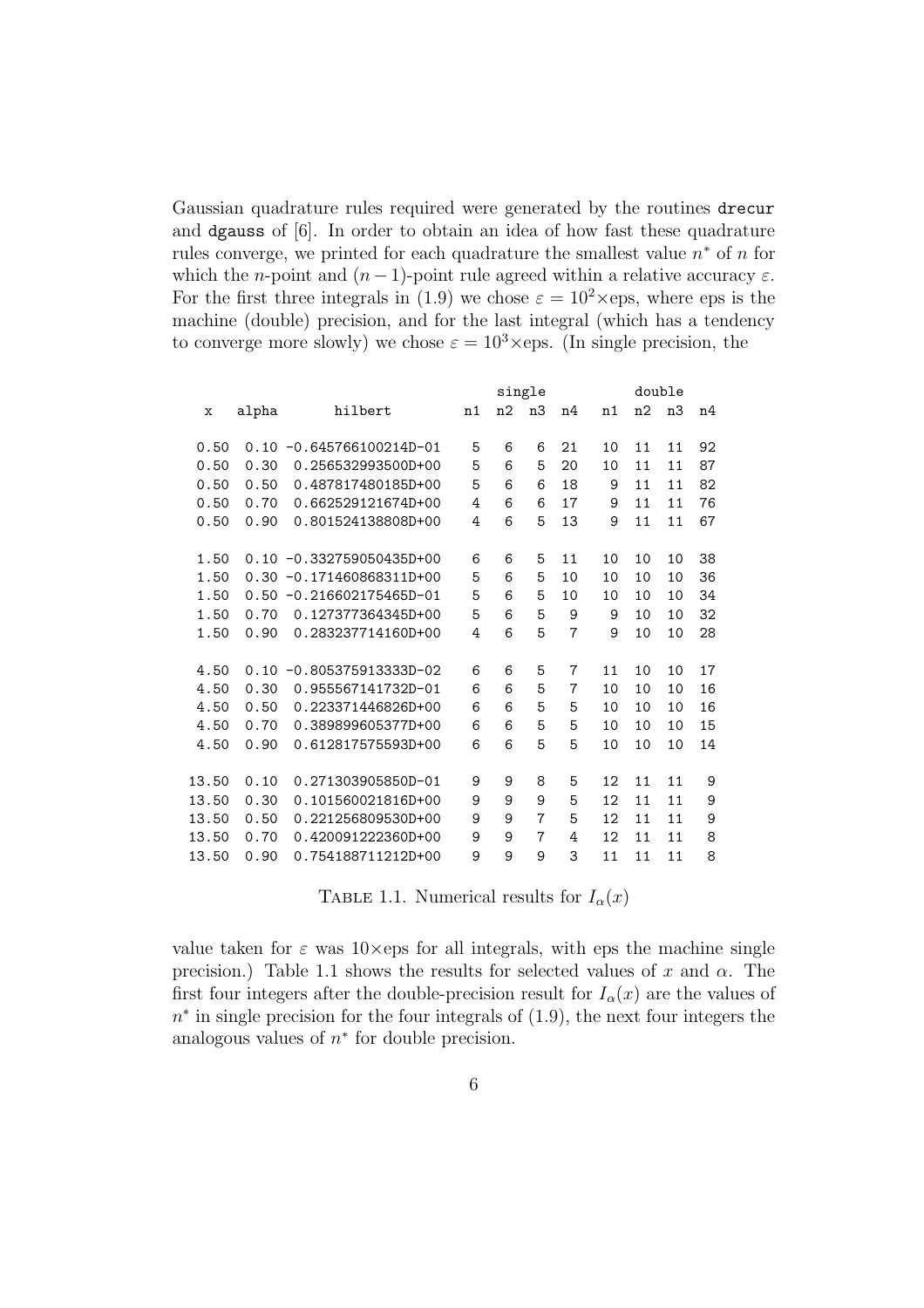

Figure 2: Path C of integration (for  $x = 1$ ).

Generally,  $n^*$  is quite small except for the last integral, particularly when x and  $\alpha$  are both small. In this case the function  $h_{\alpha}(t/x)$  is quite steep near the origin, the derivative at  $t = 0$  being  $\alpha(\alpha - 1)/(2x)$ .

1.4. Contour integration. Closely related to the integral  $I_{\alpha}(x)$  is the contour integral

(1.13) 
$$
G_{\alpha}(x) = \frac{1}{2\pi i} \int_C \frac{(-t)^{\alpha} e^{-t}}{t - x} dt,
$$

where the contour C starts at  $+\infty + i\epsilon$ ,  $\epsilon > 0$ , encircles the origin once counterclockwise, and returns to  $+\infty - i\epsilon$ . In order to compute this integral, we decompose the path of integration into  $C = C_0 \cup C_1 \cup \cdots \cup C_6$  as shown in Fig. 2. For brevity we write

(1.14) 
$$
f_{\alpha}(t) = \frac{(-t)^{\alpha} e^{-t}}{t - x}, \quad t \in \mathbb{C} \setminus \mathbb{R}_{+}
$$

(suppressing in the notation the dependence on  $x$ ) and restrict t to the cut plane as shown. The  $\alpha$ th power is understood in the sense of the principal value. We then have the following limit relations, as  $\epsilon$  and  $\delta$  tend to zero in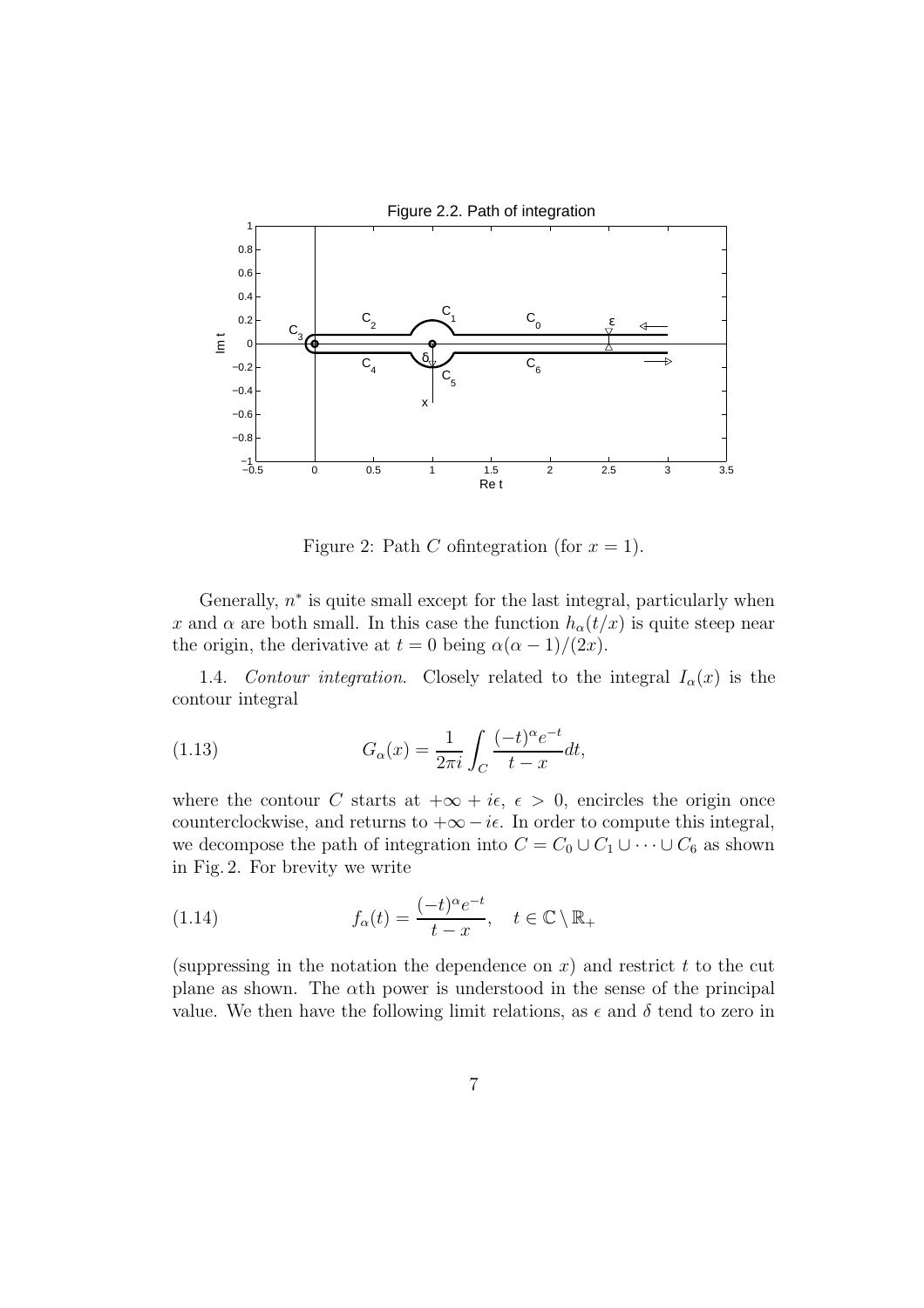an appropriate manner, assuming  $\alpha > -1$ :

$$
\lim \frac{1}{2\pi i} \int_{C_0 \cup C_2} f_{\alpha}(t) dt = -\frac{1}{2\pi i} e^{-i\alpha \pi} I_{\alpha}(x),
$$
  
\n
$$
\lim \frac{1}{2\pi i} \int_{C_4 \cup C_6} f_{\alpha}(t) dt = \frac{1}{2\pi i} e^{i\alpha \pi} I_{\alpha}(x),
$$
  
\n
$$
\lim \frac{1}{2\pi i} \int_{C_3} f_{\alpha}(t) dt = 0,
$$
  
\n
$$
\lim \frac{1}{2\pi i} \int_{C_1} f_{\alpha}(t) dt = \frac{1}{2} e^{-i\alpha \pi} x^{\alpha} e^{-x},
$$

and

$$
\lim \frac{1}{2\pi i} \int_{C_5} f_{\alpha}(t)dt = \frac{1}{2} e^{i\alpha \pi} x^{\alpha} e^{-x}.
$$

Adding up all contributions yields

(1.15) 
$$
G_{\alpha}(x) = \frac{\sin \alpha \pi}{\pi} I_{\alpha}(x) + \cos \alpha \pi \cdot x^{\alpha} e^{-x}.
$$

We remark that the definition (1.13) of  $G_{\alpha}(x)$  makes sense for arbitrary  $\alpha \in \mathbb{C}$ . Moreover, the path C may be deformed to any path C in  $\mathbb{C} \setminus \mathbb{R}_+$ without changing the value of  $G_{\alpha}(x)$  as long as  $\tilde{C}$  enters through the first quadrant and leaves the fourth (with Re  $t \to \infty$ ). Therefore, the variable x need not be confined to  $\mathbb{R}_+$  but can be arbitrary complex, provided the path C is chosen to leave x on its left as it is run through. Consequently,  $G_{\alpha}(x)$  is an entire function in both variables  $\alpha$  and x. It will be identified in the next subsection.

Eq. (1.15) may serve to define the analytic continuation of  $I_{\alpha}(x)$  to every  $x \in \mathbb{C}$  and  $\alpha \in \mathbb{C} \setminus \mathbb{Z}$ , by solving (1.15) for  $I_{\alpha}(x)$ :

(1.16) 
$$
I_{\alpha}(x) = \frac{\pi}{\sin \alpha \pi} \left[ G_{\alpha}(x) - \cos \alpha \pi \cdot x^{\alpha} e^{-x} \right].
$$

When  $\alpha \to n$ ,  $n \in \mathbb{Z}$ , since  $I_{\alpha}(x)$  remains finite, one needs to use the rule of Bernoulli-L'Hospital, with

(1.17) 
$$
\frac{\partial}{\partial \alpha} I_{\alpha}(x) \Big|_{\alpha = n} = \frac{1}{2\pi i} \int_{\tilde{C}} f_n(t) \log(-t) dt.
$$

The formula (1.16) lends itself also to numerical evaluation. Assuming  $x > 0, \alpha > -1$ , we take a path  $C = \tilde{C}$  in (1.13) defined by  $t = s^2, s = \sigma + is_0$ ,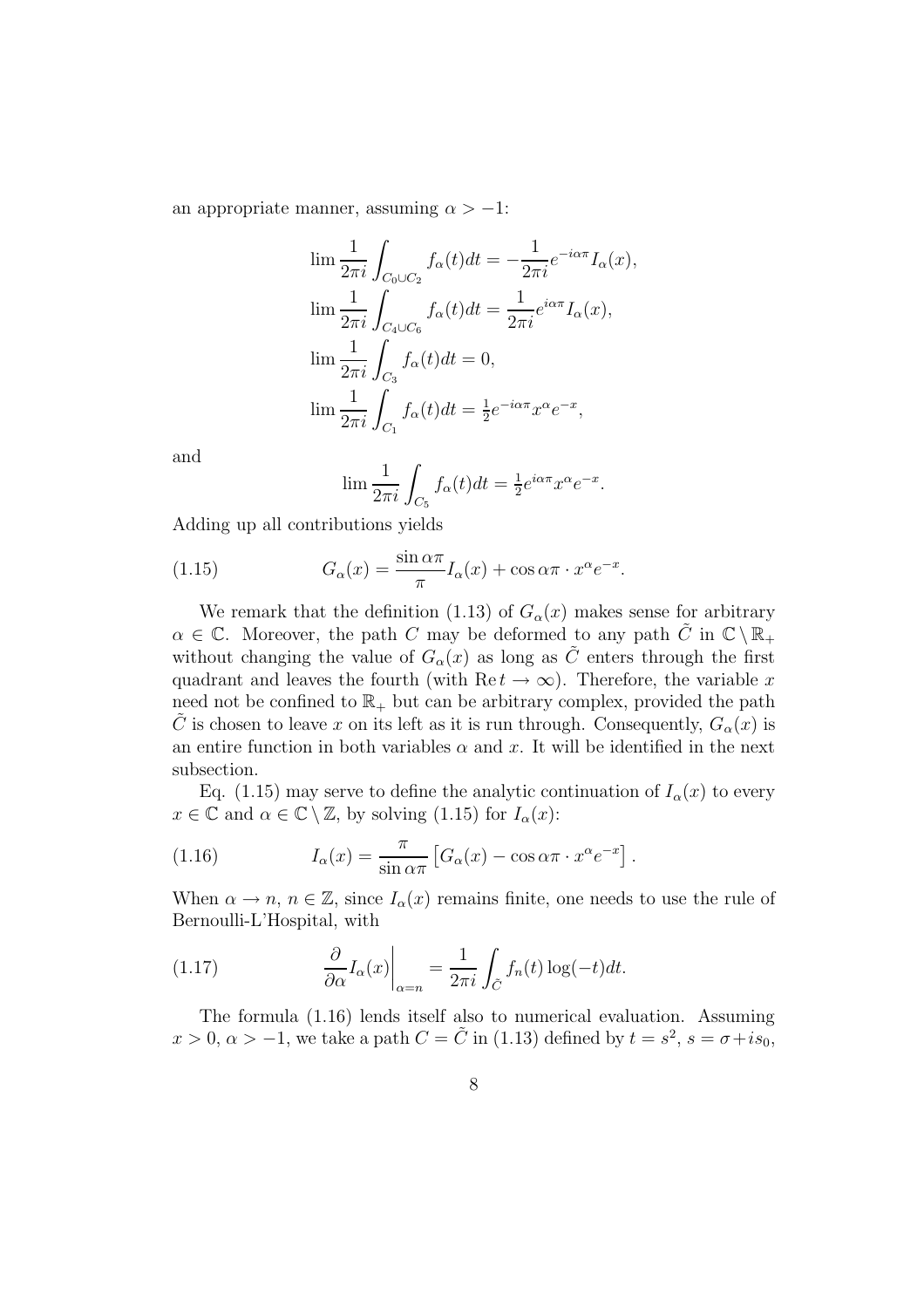$-\infty < \sigma < \infty$ ,  $s_0 > 0$ , which represents a parabola with focus at  $t = 0$ opening in the direction of the positive real axis. The integral

$$
G_{\alpha}(x) = \frac{1}{2\pi i} \int_{\tilde{C}} f_{\alpha}(t)dt = \frac{1}{\pi i} \int_{\infty}^{-\infty} f_{\alpha}((\sigma + is_0)^2)(\sigma + is_0)d\sigma
$$

is conveniently approximated by the composite trapezoidal rule, with step  $h > 0$ ,

(1.18) 
$$
G_{\alpha}(x) = -\frac{h}{\pi i} \sum_{k=-\infty}^{\infty} f_{\alpha}((kh + is_0)^2)(kh + is_0) + R(h),
$$

which, because of the exponential decay of the integrand at both ends of the path, has an error term going to zero exponentially fast in  $h^{-1}$ , i.e.,

(1.19) 
$$
R(h) = O(e^{-\gamma/h}), \quad h \to 0,
$$

for some  $\gamma > 0$  (cf. [4, Eq.]). Moreover, it suffices to approximate the infinite sum in (1.18) by a finite sum which, by symmetry, can be taken twice the sum from  $k = 1$  to n plus the term for  $k = 0$ . Here, n is typically a relatively small positive integer. For example, if  $\alpha = \frac{1}{32}$ ,  $x = 1$ , taking  $s_0 = 3$ , we achieve a relative accuracy of 28 decimal digits with  $h = \frac{17}{64}$  and  $n = 38$ . (The calculations were done with the symbolic package Pari.)

1.5. Closed-form expression for  $G_{\alpha}(x)$ . We now show that

(1.20) 
$$
G_{\alpha}(x) = e^{-x} \gamma^{*}(-\alpha, -x),
$$

where  $\gamma^*$  is the incomplete gamma function as defined by Tricomi (cf. [8]), an entire function in both of its variables. It has the power series expansion

(1.21) 
$$
e^z \gamma^*(a, z) = \sum_{k=0}^{\infty} \frac{z^k}{\Gamma(a+k+1)}, \quad a \in \mathbb{C}, \ z \in \mathbb{C}.
$$

We choose a contour  $C = \tilde{C}$  in (1.13) such that the geometric series

$$
\frac{1}{t-x} = \sum_{k=0}^{\infty} x^k t^{-(1+k)}
$$

converges for every  $t \in \tilde{C}$ . Substitution in (1.13) yields

$$
G_{\alpha}(x) = \sum_{k=0}^{\infty} (-x)^k \cdot \frac{-1}{2\pi i} \int_{\tilde{C}} (-t)^{\alpha - k - 1} e^{-t} dt.
$$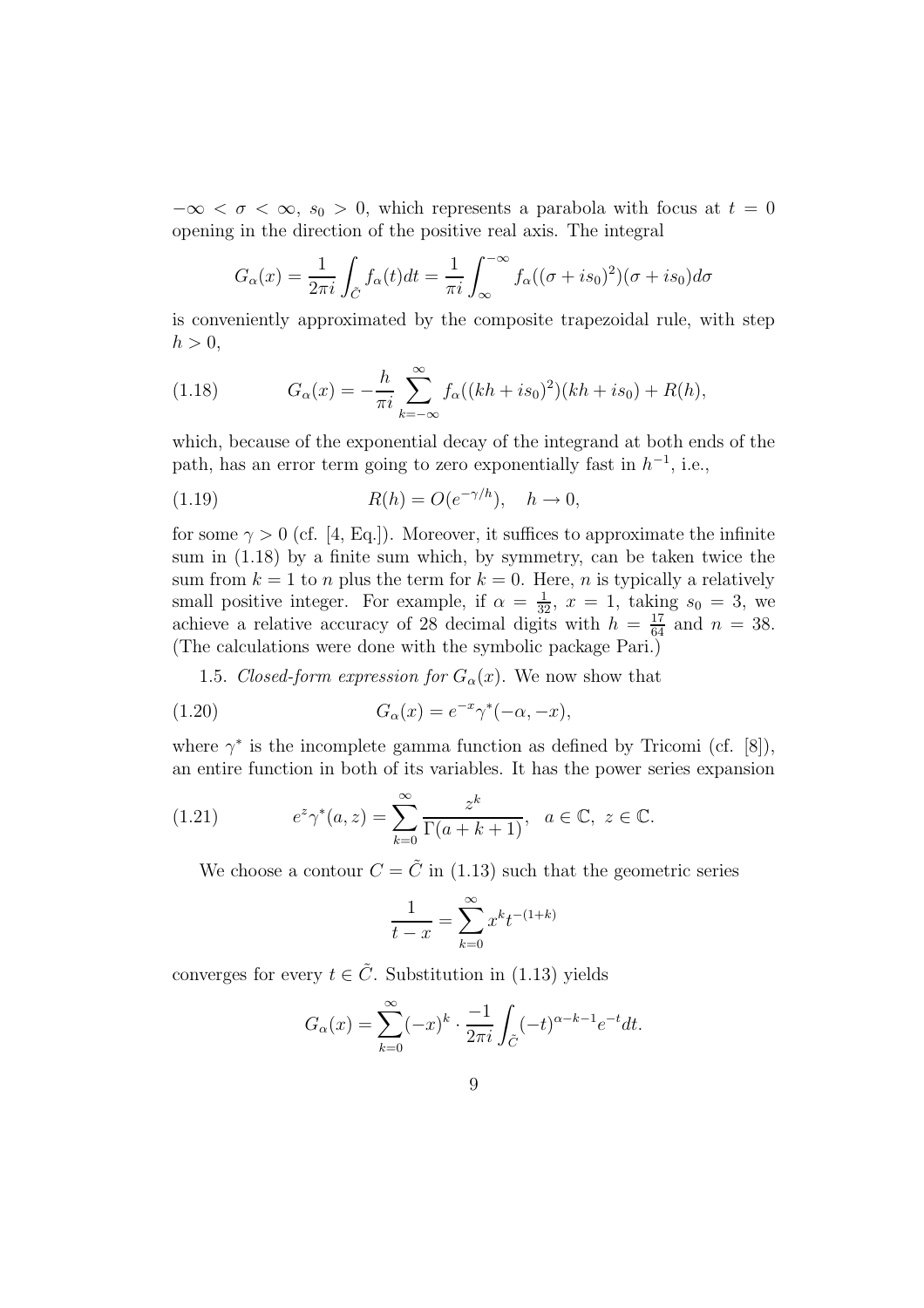The integral on the right can be evaluated by the same integration technique employed in §1.4. Using, in addition, the reflection formula for the gamma function,

$$
\Gamma(z)\Gamma(1-z) = \frac{\pi}{\sin \pi z}
$$

with  $z = k - \alpha + 1$ , we find

$$
-\frac{1}{2\pi i} \int_{\tilde{C}} (-t)^{\alpha-k-1} e^{-t} dt = \Gamma(\alpha-k) \frac{1}{\pi} \sin((k-\alpha+1)\pi) = \frac{1}{\Gamma(k-\alpha+1)},
$$

and thus

$$
G_{\alpha}(x) = \sum_{k=0}^{\infty} \frac{(-x)^k}{\Gamma(k - \alpha + 1)}.
$$

Comparison with (1.21) shows the validity of (1.20).

For  $\alpha = \pm n$ ,  $n \in \mathbb{N}_0$ , the function  $\gamma^*(-\alpha, -x)$  is elementary (cf. [8, Eq]), giving

$$
G_n(x) = (-x)^n e^{-x},
$$
  
\n
$$
G_{-n} = \frac{(-1)^n}{x^n} [e^{-x} - e_{n-1}(-x)],
$$

where  $e_{n-1}$  is the  $(n-1)$ st partial sum of the exponential series. We also note that there are efficient expansions of  $\gamma^*(-\alpha, -x)$  in terms of Bessel functions ([8, Eqs]). The function  $\gamma^*$  is included among the special function routines in the package Pari.

#### 2. The Hermite Weight

The problem now is to compute

(2.1) 
$$
I(x) = \int_{-\infty}^{\infty} \frac{e^{-t^2}}{t - x} dt, \quad x \in \mathbb{R}.
$$

Since  $I(-x) = -I(x)$ , it suffices to consider positive values of x.

By definition of the Cauchy principal value integral, we have

$$
I(x) = \lim_{\varepsilon \downarrow 0} \left( \int_{-\infty}^{x-\varepsilon} + \int_{x+\varepsilon}^{\infty} \right) \frac{e^{-t^2}}{t-x} dt
$$
  
= 
$$
\lim_{\varepsilon \downarrow 0} \int_{\varepsilon}^{\infty} \frac{-e^{-(x-t)^2} + e^{-(x+t)^2}}{t} dt
$$
  
= 
$$
-e^{-x^2} \int_{0}^{\infty} \frac{e^{2xt} - e^{-2xt}}{t} e^{-t^2} dt,
$$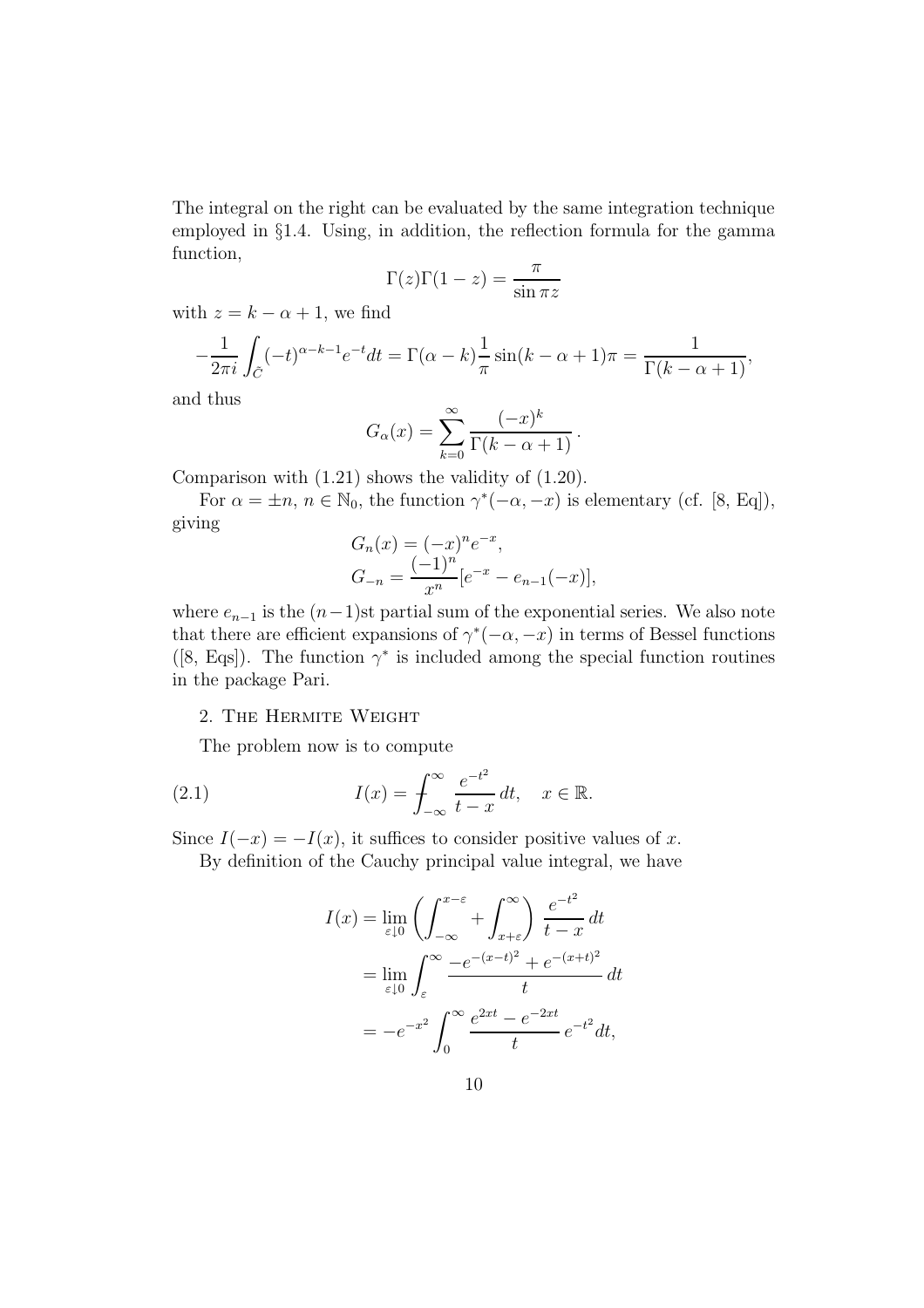that is,

(2.2) 
$$
I(x) = -4xe^{-x^2} \int_0^\infty \frac{\sinh(2xt)}{2xt} e^{-t^2} dt.
$$

Using Taylor expansion of the hyperbolic sine, term-by-term integration, and  $\int_0^\infty t^{2k} e^{-t^2} dt = \frac{1}{2}$  $\frac{1}{2}\Gamma(k+\frac{1}{2})$  $(\frac{1}{2})$ , yields

(2.3) 
$$
\int_0^\infty \frac{\sinh(2xt)}{2xt} e^{-t^2} dt = \frac{1}{2} \sum_{k=0}^\infty \frac{\Gamma(k+\frac{1}{2})}{\Gamma(2k+2)} (2x)^{2k}.
$$

The duplication formula for the gamma function,

$$
\Gamma(2k+2) = \frac{2^{2k+3/2}}{\sqrt{2\pi}}\Gamma(k+1)\Gamma(k+\frac{3}{2}),
$$

allows us to write (2.3) in the form

(2.4) 
$$
\int_0^\infty \frac{\sinh(2xt)}{2xt} e^{-t^2} dt = \frac{\sqrt{\pi}}{4} \sum_{k=0}^\infty \frac{1}{k + \frac{1}{2}} \frac{x^{2k}}{k!}.
$$

The series on the right can be recognized as the error function of a purely imaginary argument, namely [1, Eq. 7.1.5]

(2.5) 
$$
\sum_{k=0}^{\infty} \frac{1}{k + \frac{1}{2}} \frac{x^{2k}}{k!} = \sqrt{\pi} \frac{\text{erf } ix}{ix} = \frac{2}{x} \int_0^x e^{t^2} dt.
$$

Thus, substitution of  $(2.4)$  and  $(2.5)$  in  $(2.2)$  expresses the Hilbert transform in terms of Dawson's integral,

(2.6) 
$$
I(x) = -2\sqrt{\pi}F(x), \quad F(x) = e^{-x^2} \int_0^x e^{t^2} dt.
$$

 $\chi$ From the asymptotic expansion [1, Eq. 7.1.23] of the error function one finds

(2.7) 
$$
I(x) \sim -\frac{\sqrt{\pi}}{x} \left( 1 + \sum_{k=1}^{\infty} \frac{1 \cdot 3 \cdots (2k-1)}{(2x^2)^k} \right) \text{ as } x \to \infty.
$$

For computation, one can use the series expansion  $(2.4)$  in  $(2.2)$  when x is small or moderately large, and the asymptotic expansion  $(2.7)$  when x is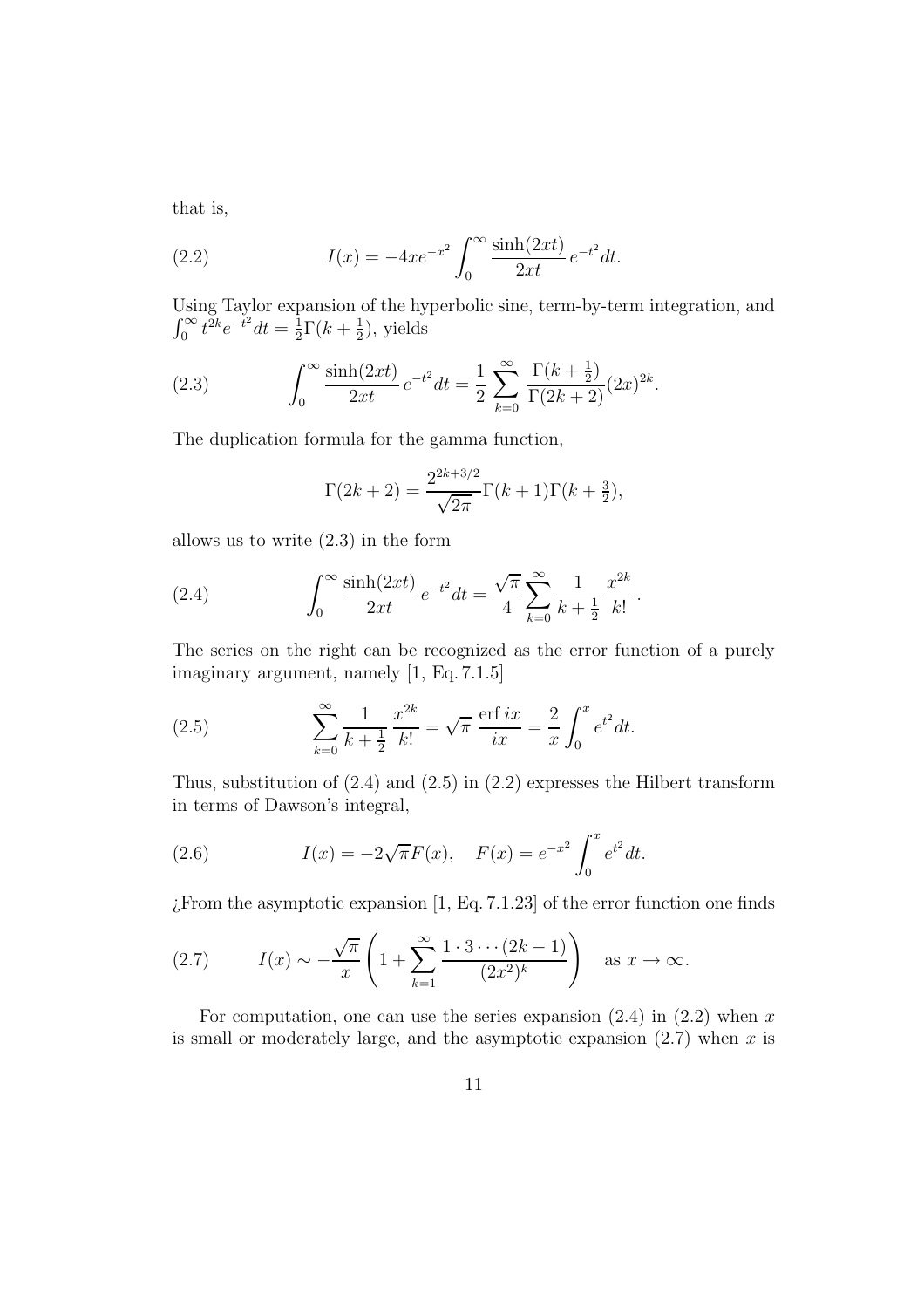large. For single-precision accuracy,  $x = 5$  may be taken as the separation point, for double precision  $x = 7.5$ . Results thus obtained are displayed in Table 2.1. The last two columns show the number of terms required in single resp. double precision for the series in  $(2.4)$ , or the series in  $(2.7)$ , to yield full machine precision.

| hilbert<br>X            |    | nd |  |
|-------------------------|----|----|--|
|                         |    |    |  |
| $-0.15045878048051D+01$ | 6  | 12 |  |
| $-0.19074421882418D+01$ | 10 | 17 |  |
| $-0.10682238655627D+01$ | 18 | 29 |  |
| $-0.36205586704396D+00$ | 8  | 76 |  |
| $-0.23848654284464D+00$ | 5  | 17 |  |
| $-0.17814524994095D+00$ | 5  | 12 |  |
| $-0.35456171091663D-01$ | 3  | 6  |  |
| $-0.17725424868948D-01$ | 2  | 5  |  |
| $-0.88623800370477D-02$ | 2  | 4  |  |
|                         |    | n  |  |

TABLE 2.1. Numerical results for  $I(x)$ 

There are also rational approximations for  $F(x)$  that could be used, e.g., those in [3].

Following the Eulerian habit of providing alternative proofs, here is a complex-variable derivation of (2.6) using the Cauchy transform

(2.8) 
$$
C(z) = \int_{-\infty}^{\infty} \frac{e^{-t^2}}{t - z} dt, \quad z \in \mathbb{C} \setminus \mathbb{R},
$$

and the well-known fact that

(2.9) 
$$
I(x) = \lim_{\epsilon \downarrow 0} \frac{1}{2} [C(x + i\epsilon) + C(x - i\epsilon)].
$$

By [1, Eq. 7.1.4] we have, for  $\epsilon > 0$ ,

(2.10) 
$$
C(x + i\epsilon) = \int_{-\infty}^{\infty} \frac{e^{-t^2}}{t - x - i\epsilon} dt = i\pi w(x + i\epsilon),
$$

where

$$
w(z) = e^{-z^2} \left( 1 + \frac{2i}{\sqrt{\pi}} \int_0^z e^{t^2} dt \right) = e^{-z^2} \text{erfc}(-iz)
$$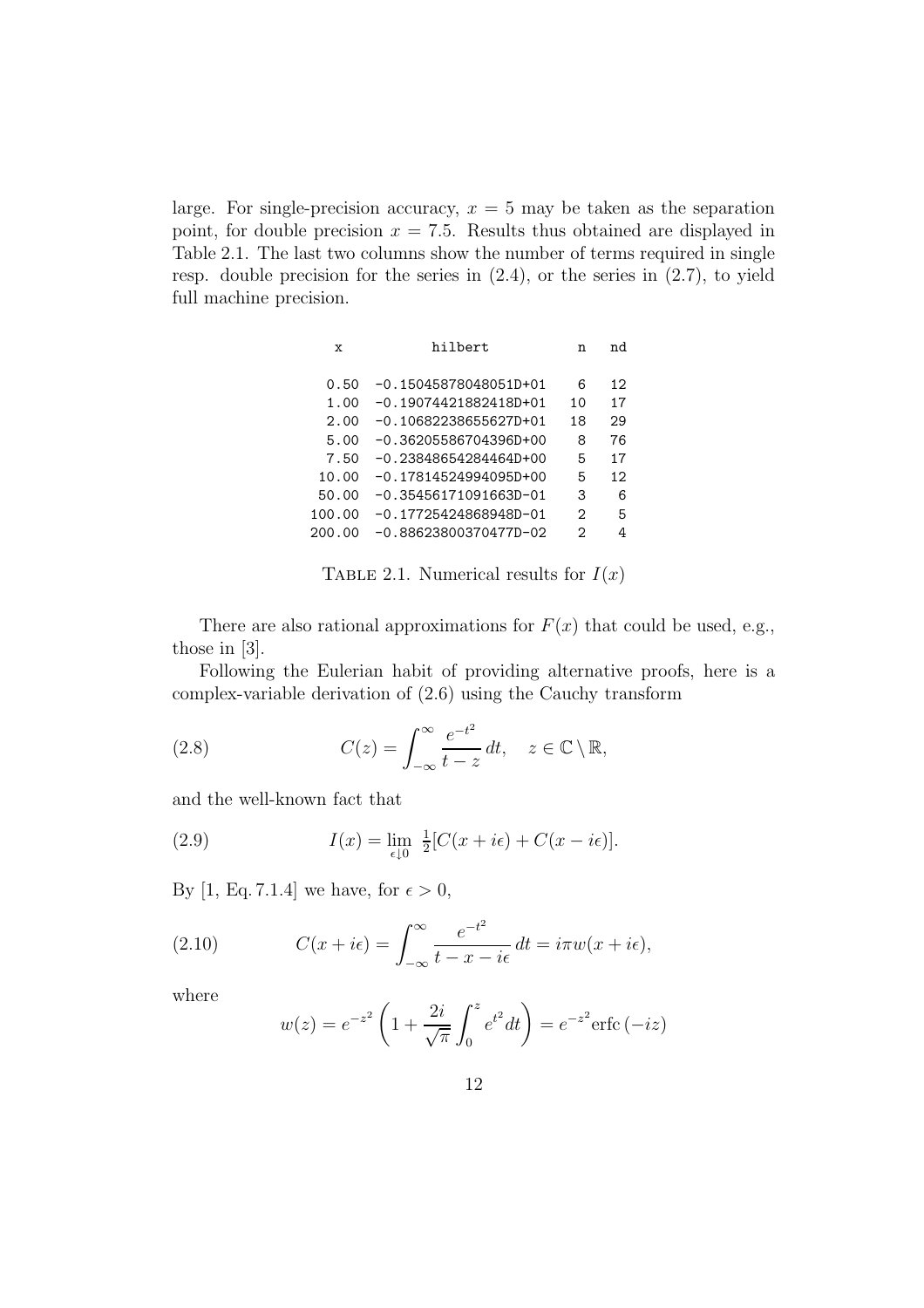is the complex error function [1, Eq. 7.1.3]. Multiplying  $(2.10)$  by  $-1$  and making the change of variables  $t \mapsto -t$  in the resulting integral yields

(2.11) 
$$
C(x - i\epsilon) = -i\pi w(-x + i\epsilon).
$$

Therefore, the average of (2.10) and (2.11) becomes

$$
\frac{1}{2}[C(x+i\epsilon)+C(x-i\epsilon)]=\frac{1}{2}i\pi[w(x+i\epsilon)-w(-x+i\epsilon)].
$$

Now apply  $w(-z) = 2e^{-z^2} - w(z)$  (cf. [1, Eq. 7.1.11]) with  $z = x - i\epsilon$  to obtain

$$
\frac{1}{2}[C(x+i\epsilon)+C(x-i\epsilon)]=\frac{1}{2}i\pi[w(x+i\epsilon)-2e^{-(x-i\epsilon)^2}+w(x-i\epsilon)].
$$

Going to the limit  $\epsilon \downarrow 0$ , and using (2.9), we find

$$
I(x) = i\pi [w(x) - e^{-x^2}]
$$
  
=  $i\pi \left[ e^{-x^2} \left( 1 + \frac{2i}{\sqrt{\pi}} \int_0^x e^{t^2} dt \right) - e^{-x^2} \right]$   
=  $-2\sqrt{\pi}F(x)$ ,

in agreement with (2.6).

3. The Hilbert Transform of the Generalized Laguerre and Hermite Polynomials; Pseudostability of the Three-Term Recurrence Relation

Let  $\{\pi_n(t; w)\}\$  denote the (monic) orthogonal polynomials relative to the weight function  $w$ , and  $x$  be a point in the interior of the support of  $w$ . The Cauchy principal value integrals

(3.1) 
$$
\rho_n(x) = \int_{\mathbb{R}} \frac{\pi_n(t; w)}{t - x} w(t) dt, \quad n = 0, 1, 2, \dots,
$$

are of interest in connection with singular integral equations. They satisfy the same three-term recurrence relation as the orthogonal polynomials themselves, namely

(3.2) 
$$
y_{k+1} = (x - \alpha_k)y_k - \beta_k y_{k-1}, \quad k = 0, 1, 2, \dots,
$$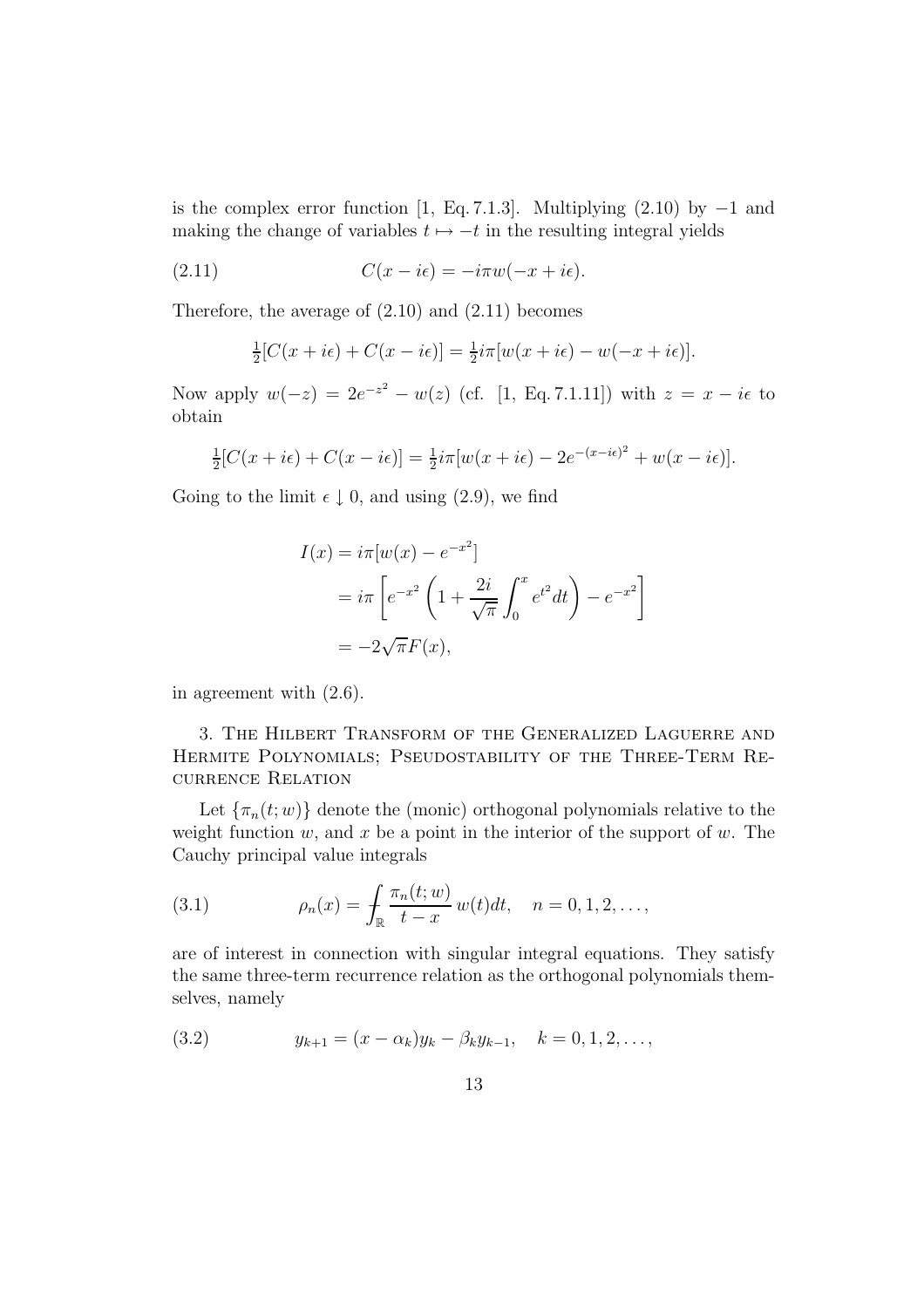but with initial values

(3.3) 
$$
y_{-1} = -1, \quad y_0 = \int_{\mathbb{R}} \frac{w(t)}{t - x} dt.
$$

(It is assumed in (3.2) that  $\beta_0 = \int_{\mathbb{R}} w(t) dt$ .) Let  $\{z_k\}$  be a second solution of (3.2) defined by

$$
(3.4) \t\t\t z_{-1} = y_0, \t z_0 = 1.
$$

It is shown in [5,  $\S 4$ ] that the amplification of relative error in  $y_k$  due to small relative errors in  $y_0$  and  $y_1$  can be measured by the quantity

(3.5) 
$$
\omega_k = \frac{|z_1/y_1 - z_k/y_k| + |z_0/y_0 - z_k/y_k|}{|z_1/y_1 - z_0/y_0|}
$$

In this section, we wish to observe the behavior of  $\{\omega_k\}$  in the two cases of the generalized Laguerre weight and the Hermite weight.

.

For the weight  $w(t) = t^{\alpha} e^{-t}$ ,  $0 < t < \infty$ , it appears that serious growth of  $\omega_k$  is most likely to occur when  $x > 0$  in (3.1) is small and  $\alpha$  large. We illustrate this by computing  $\omega_k$  for  $1 \leq k \leq 50$  in the case  $\alpha = 10$  for selected values of x. The results, for  $x = .5, 1, 2$ , and 5, are plotted in the left frame of Fig. 3 with a logarithmic scale on the vertical axis. It would appear, but

### Figure 3: Amplification factors  $\omega_k$  for generalized Laguerre and Hermite weights

is not known, that  $\omega_k$  remains finite as  $k \to \infty$ . Yet, Fig. 3 shows that it can assume rather large values — many decimal orders of magnitude — a phenomenon called pseudostability in [5]. A similar phenomenon takes place for the Hermite weight function  $w(t) = e^{-t^2}, -\infty < t < \infty$ , as is shown in the right frame of Fig. 3 for  $x = 1, 3$ , and 5. Here, it is large absolute values of  $x$  that give rise to pseudostability.